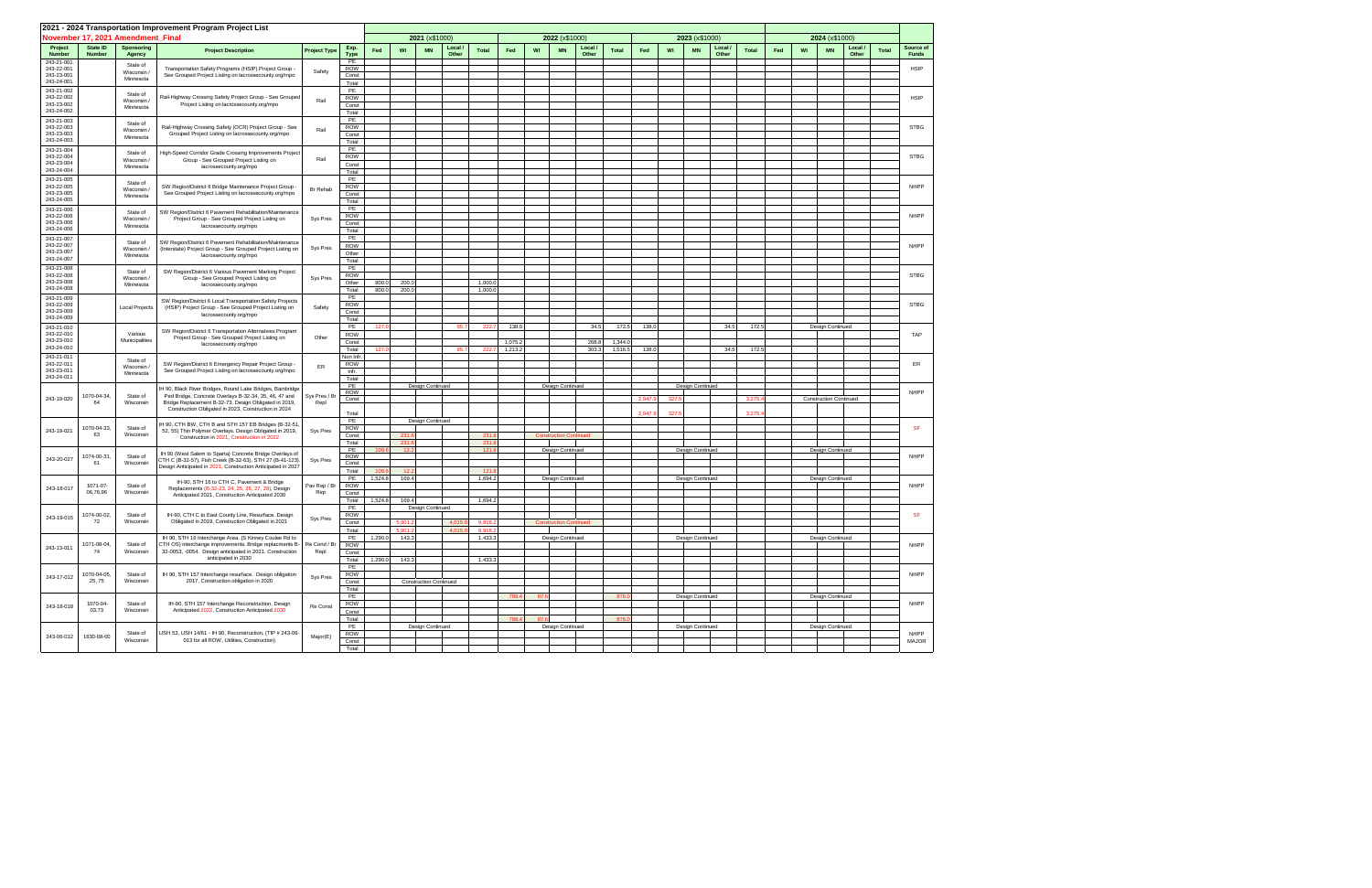|               | November 17, 2021 Amendment Final                           |                       | 2021 - 2024 Transportation Improvement Program Project List                                                                                                                                                                                                                                      |                     |                                    |                    |                    | 2021 (x\$1000)                       |                  |                    | 2022 (x\$1000)                                             |                    |                   |     |    | 2023 (x\$1000)                    |              | 2024 (x\$1000)     |                    |                                   |         |                         |                             |
|---------------|-------------------------------------------------------------|-----------------------|--------------------------------------------------------------------------------------------------------------------------------------------------------------------------------------------------------------------------------------------------------------------------------------------------|---------------------|------------------------------------|--------------------|--------------------|--------------------------------------|------------------|--------------------|------------------------------------------------------------|--------------------|-------------------|-----|----|-----------------------------------|--------------|--------------------|--------------------|-----------------------------------|---------|-------------------------|-----------------------------|
| Project       | State ID                                                    | <b>Sponsoring</b>     | <b>Project Description</b>                                                                                                                                                                                                                                                                       | <b>Project Type</b> | Exp.                               | Fed                | WI                 | Local<br><b>MN</b>                   | <b>Total</b>     | Fed                | WI<br><b>MN</b>                                            | Local              | <b>Total</b>      | Fed | WI | Local<br><b>MN</b>                | <b>Total</b> | Fed                | WI                 | <b>MN</b>                         | Local / | <b>Total</b>            | Source of                   |
| <b>Number</b> | <b>Number</b><br>1630-08-21,<br>23, 25, 27, 40,             | Agency<br>State of    |                                                                                                                                                                                                                                                                                                  |                     | <b>Type</b><br>PE<br>RW/UTI        |                    |                    | Other<br>Design Continued            |                  |                    | Design Continued                                           | Other              |                   |     |    | Other<br>Design Continued         |              |                    |                    | Design Continued                  | Other   |                         | <b>Funds</b><br><b>NHPP</b> |
| 243-06-013    | 44, 46, 48, 70,<br>71, 75, 77, 80,<br>81, 84, 86, 88,<br>89 | Wisconsin             | USH 53, USH 14/61 - IH 90, Reconstruction, (ROW,<br>Utilities, Construction Anticipated after 2030)                                                                                                                                                                                              | Major(E)            | Const<br>Total                     |                    |                    |                                      |                  |                    |                                                            |                    |                   |     |    |                                   |              |                    |                    |                                   |         |                         | <b>MAJOR</b>                |
| 243-17-013    | 1630-03-01<br>61                                            | State of<br>Wisconsin | USH 53, Black River Bridge B-32-0079, Bridge<br>Rehabilitation. Design obligation in 2017, Construction<br>obligation in 2021                                                                                                                                                                    | Sys Pres            | PE<br>ROW<br>Const                 | 1,341.2            | 278.               | Design Continued                     | 1.619            |                    | <b>Construction Continued</b>                              |                    |                   |     |    |                                   |              |                    |                    |                                   |         |                         | NHPP                        |
| 243-20-016    | 5250-06-02,<br>72, 74                                       | State of<br>Wisconsin | USH 53, City of La Crosse, Third Street (Cass Street to 2nd<br>Street), Pavement Replacement, Design Obligated in 2021,<br>Construction Anticipated in 2026-2027                                                                                                                                 | Sys Pres            | Total<br>PE<br>ROW<br>Const        | 1,341.2<br>240.0   | 278.<br>120.       |                                      | 1,619<br>360     |                    | Design Continued                                           |                    |                   |     |    | Design Continued                  |              |                    |                    | Design Continued                  |         |                         | <b>NHPP</b>                 |
| 243-20-028    | 5250-06-03,                                                 | State of              | USH 53, City of La Crosse, Fourth Street (Cass Street to<br>2nd Street), Pavement Replacement, Design Obligated in                                                                                                                                                                               | Sys Pres            | Total<br>PE<br>ROW                 | 240.0<br>240.0     | 120.<br>120.       | 120.                                 | 360<br>480       |                    | Design Continued                                           |                    |                   |     |    | Design Continued                  |              |                    |                    | Design Continued                  |         |                         | <b>NHPP</b>                 |
|               | 73, 75<br>640-01-05,                                        | Wisconsin<br>State of | 2021, Construction Anticipated in 2027/2028<br>USH 14, La Crosse - Westby (Marion Road to Garner                                                                                                                                                                                                 |                     | Const<br>Total<br>PE<br><b>ROW</b> | 240.0              | 120.               | 120.1<br>Design Continued            | 480.             |                    | Design Continued                                           |                    |                   |     |    | Design Continued                  |              |                    |                    | Design Continued                  |         |                         | <b>NHPP</b>                 |
| 243-20-031    | 75                                                          | Wisconsin             | Place), Mill & Overlay, Design obligated 2020, Construction<br>scheduled for 2024-2025                                                                                                                                                                                                           | Sys Pres            | Const<br>Total<br>PE               |                    |                    |                                      |                  |                    |                                                            |                    |                   |     |    |                                   |              | 488.0<br>488.0     | 122.1<br>122.0     |                                   |         | 610<br>610              |                             |
| 243-18-015    | 1640-03-31<br>61                                            | State of<br>Wisconsin | USH 14, Brickyard Lane - CTH M, Mill & Overlay, Design<br>obligated 2017, Construction obligated in 2021, with<br>construction in 2021-2022                                                                                                                                                      | Sys Pres            | ROW<br>Const<br>Total              | 1,618.6<br>1.618.6 | 404.7<br>404.7     |                                      | 2.023<br>2,023   |                    | <b>Construction Continued</b>                              |                    |                   |     |    |                                   |              |                    |                    |                                   |         |                         | NHPP                        |
| 243-13-015    | 1641-02-02,<br>22, 42, 53, 54<br>72, 82, 3700-              | State of<br>Wisconsin | USH 14, City of La Crosse, South Avenue; Green Bay St. to<br>Ward Ave., Reconstruct the roadway and improve the<br>intersections, including traffic signal rehab at Green Bay St.<br>Design obligated 2013, ROW in 2019-2021, Construction in                                                    | Re Const            | PE<br><b>ROW</b><br>Const          |                    | 951.5              | Design Continued                     | 951.             | 8.605.             | Design Continued<br>ROW Continued<br>1.840.                | 495.0              | 10,940.           |     |    | <b>Construction Continued</b>     |              |                    |                    |                                   |         |                         | <b>HSIP</b><br><b>NHPP</b>  |
| 243-19-022    | 10-79<br>5200-03-33,                                        | State of              | 2022<br>USH 14, Cameron Ave & Cass St Structures B-32-202 & -<br>300, Paint and Repair. Design Obligated in 2019,                                                                                                                                                                                | Sys Pres            | Total<br>PE<br><b>ROW</b>          |                    | 951.5              | Design Continued                     | 951.             | 8,605.1            | 1.840.<br>Design Continued                                 | 495.               | 10,940.6          |     |    | Design Continued                  |              |                    |                    | <b>Design Continued</b>           |         |                         | <b>ITS</b><br>NHPP          |
|               | 63<br>5160-06-00,                                           | Wisconsin<br>State of | Construction Anticipated 2024-2025<br>STH 35, Genoa - La Crosse (Village of Stoddard North Limit<br>to North Vernon County Line, Mill & Overlay, Design                                                                                                                                          |                     | Const<br>Total<br>PE<br>ROW        |                    |                    | Design Continued                     |                  |                    |                                                            |                    |                   |     |    |                                   |              | 2,016.0<br>2,016.0 | 504.0<br>504.0     |                                   |         | 2.520<br>2,52           | NHPP                        |
| 243-18-024    | 70                                                          | Wisconsin             | Obligated in 2018, Construction Obligated for 2021 with<br>Construction in 2022<br>STH 35, La Crosse County Line to Garner Place,                                                                                                                                                                | Sys Pres            | Const<br>Total<br>PE               | 1,056.4<br>1,056.4 | 264.1<br>264.1     | Design Continued                     | 1,320<br>1,320.  |                    | <b>Construction Continued</b>                              |                    |                   |     |    |                                   |              |                    |                    |                                   |         |                         |                             |
| 243-14-026    | 5163-07-02,<br>20, 24, 42, 52<br>53, 72, 77                 | State of<br>Wisconsin | Reconstruct STH 35 / USH 14/61 Intersection. Design<br>obligated in 2014. North half (-77) -ROW 2020, Construction<br>2021-2022. South half (-72) -ROW 2020, Construction 2024-<br>2025 (Advanceable to 2022)                                                                                    | Re Const            | ROW<br>Const<br>Total              | 6,951.5<br>6,951.5 | 1.756.3<br>1.756.  | <b>ROW Continued</b><br>169<br>169.3 | 8,877<br>8,877.  |                    | <b>Construction Continued</b>                              |                    |                   |     |    |                                   |              | 4,856.1<br>4,856.1 | 1,204.8<br>1,204.8 |                                   | 9.2     | $9.2$ 6,070.1<br>6,070. | NHPP                        |
| 243-11-024    | 7575-07-03,<br>23, 73, 83                                   | State of<br>Wisconsin | STH 16, (La Crosse Street, City of La Crosse), Oakland St.<br>to Losey Blvd., Patch and overlay, Design obligated 2011.<br>Construction in 2022.                                                                                                                                                 | Sys Pres            | PE<br><b>ROW</b><br>Const<br>Total |                    |                    | Design Continued<br>ROW Continued    |                  | 1,984.5<br>1,984.5 | Design Continued<br><b>ROW Continued</b><br>250.3<br>250.3 | 3,533.8<br>3,533.8 | 5,768.<br>5,768.6 |     |    |                                   |              |                    |                    |                                   |         |                         | <b>HSIP</b><br>NHPP         |
| 243-11-028    | 7575-01-01<br>05, 80                                        | State of<br>Wisconsin | STH 16, Gillette St. to STH 157. Bridge and Approach<br>Reconstruction, Preliminary Design Obligated in 2013, Final<br>Design (Environmental Document to PS&E for bridges B-32-<br>0111 and B-32-0115), Final Design to begin in 2022.<br>(Construction obligated in 2025, Construction in 2026) | <b>BR</b> Repl      | PE<br>ROW<br>Const<br>Total        |                    |                    | Design Continued                     |                  |                    | 2,000.<br>2.000                                            |                    | 2,000.<br>2,000.  |     |    | Design Continued                  |              |                    |                    | Design Continued                  |         |                         | NHPP                        |
| 243-19-017    | 7575-01-35,<br>65                                           | State of<br>Wisconsin | STH 16, Medary Overpass Structures B-32-111 & 115,<br>Concrete Overlay, Paint, Repair. Design Obligated in 2019,<br>Construction Obligated in 2024 with Construction in 2025                                                                                                                     | Sys Pres            | PE<br><b>ROW</b><br>Const<br>Total |                    |                    | Design Continued                     |                  |                    | Design Continued                                           |                    |                   |     |    | Design Continued                  |              | 2,240.0<br>2,240.0 | 560.0<br>560.0     | Design Continued                  |         | 2,800.0<br>2,800.       | NHPP                        |
| 243-18-019    | 7575-00-01,<br>71                                           | State of<br>Wisconsin | STH 16, Braund Street to CTH OS, Monotubes and Left<br>Turn Lane Improvements, Design Obligated in 2018,<br>Construction LET in 2020 with actual construction in 2021                                                                                                                            | Sys Pres            | PE<br><b>ROW</b><br>Const<br>Total |                    |                    | <b>Construction Continued</b>        |                  |                    | <b>Construction Continued</b>                              |                    |                   |     |    |                                   |              |                    |                    |                                   |         |                         | <b>HSIP</b>                 |
| 243-18-025    | 7570-05-34,<br>64                                           | State of<br>Wisconsin | STH 16, La Crosse - Sparta (0.27 Miles East of La Crosse<br>River to Big Creek). Mill & Overlay, Design Obligated in<br>2018, Construction Obligated for 2021 with Construction in<br>2022                                                                                                       | Sys Pres            | PE<br>ROW<br>Const<br>Total        | 4,292.3<br>4,292.3 | 1.038.5<br>1.038.f | Design Continued                     | 5,330.<br>5,330. |                    | <b>Construction Continued</b>                              |                    |                   |     |    |                                   |              |                    |                    |                                   |         |                         | <b>STBG</b>                 |
| 243-20-029    | 7570-05-00,<br>70                                           | State of<br>Wisconsin | STH 16 (La Crosse to Sparta), CTH M Intersection<br>Monotubes and Left-Turn Lanes), Design Obligated in 2020,<br>Construction Anticipated in 2024                                                                                                                                                | Sys Pres            | PE<br>ROW<br>Const<br>Total        |                    |                    | Design Continued                     |                  |                    | Design Continued                                           |                    |                   |     |    | Design Continued                  |              | 590.4<br>590.4     | 66.3<br>66.3       | Design Continued                  |         | 656<br>656              | <b>HSIP</b>                 |
| 243-20-014    | 3700-10-83                                                  | State of<br>Wisconsin | STH 16, La Crosse - Sparta (STH 16/IH 90 Interchange<br>EB/WB Ramps). Monotube Installation. Construction in<br>2020.                                                                                                                                                                            | Sys Pres            | PE<br>ROW<br>Const<br>Total        |                    |                    | <b>Construction Continued</b>        |                  |                    | <b>Construction Continued</b>                              |                    |                   |     |    |                                   |              |                    |                    |                                   |         |                         | <b>ITS</b>                  |
| 243-19-034    | 7575-01-06,<br>26, 76                                       | State of<br>Wisconsin | STH 16, La Crosse - Sparta (Losey Blvd to South Kinney<br>Coulee Rd). Repair, Mill and Overlay, Design Obligated in<br>2020 and Construction Obligated in 2024 with Construction<br>in 2025                                                                                                      | Sys Pres            | PE<br>ROW<br>Const<br>Total        |                    |                    | Design Continued                     |                  |                    | Design Continued<br>48.4<br>48.4                           |                    | 48.4<br>48.4      |     |    | Design Continued<br>ROW Continued |              | 3,811.4<br>3,811.4 | 952.8<br>952.8     | Design Continued<br>ROW Continued |         | 4.764.<br>4,764.        | NHPP                        |
| 243-20-019    | 3700-10-87                                                  | State of<br>Wisconsin | STH 16, City of La Crosse (STH 16 & Gillette St), Traffic<br>Signals & Monotubes, Construction in 2020/2021                                                                                                                                                                                      | Sys Pres            | PE<br>ROW<br>Const<br>Total        |                    |                    | <b>Construction Continued</b>        |                  |                    | <b>Construction Continued</b>                              |                    |                   |     |    |                                   |              |                    |                    |                                   |         |                         | <b>ITS</b>                  |
| 243-20-020    | 3700-10-88                                                  | State of<br>Wisconsin | STH 16, City of La Crosse (Various Highways/Intersections),<br>Signals Cabinets & Equipment, Construction in 2020/2021                                                                                                                                                                           | Sys Pres            | PE<br>ROW<br>Const<br>Total        |                    |                    | <b>Construction Continued</b>        |                  |                    | <b>Construction Continued</b>                              |                    |                   |     |    |                                   |              |                    |                    |                                   |         |                         | <b>ITS</b>                  |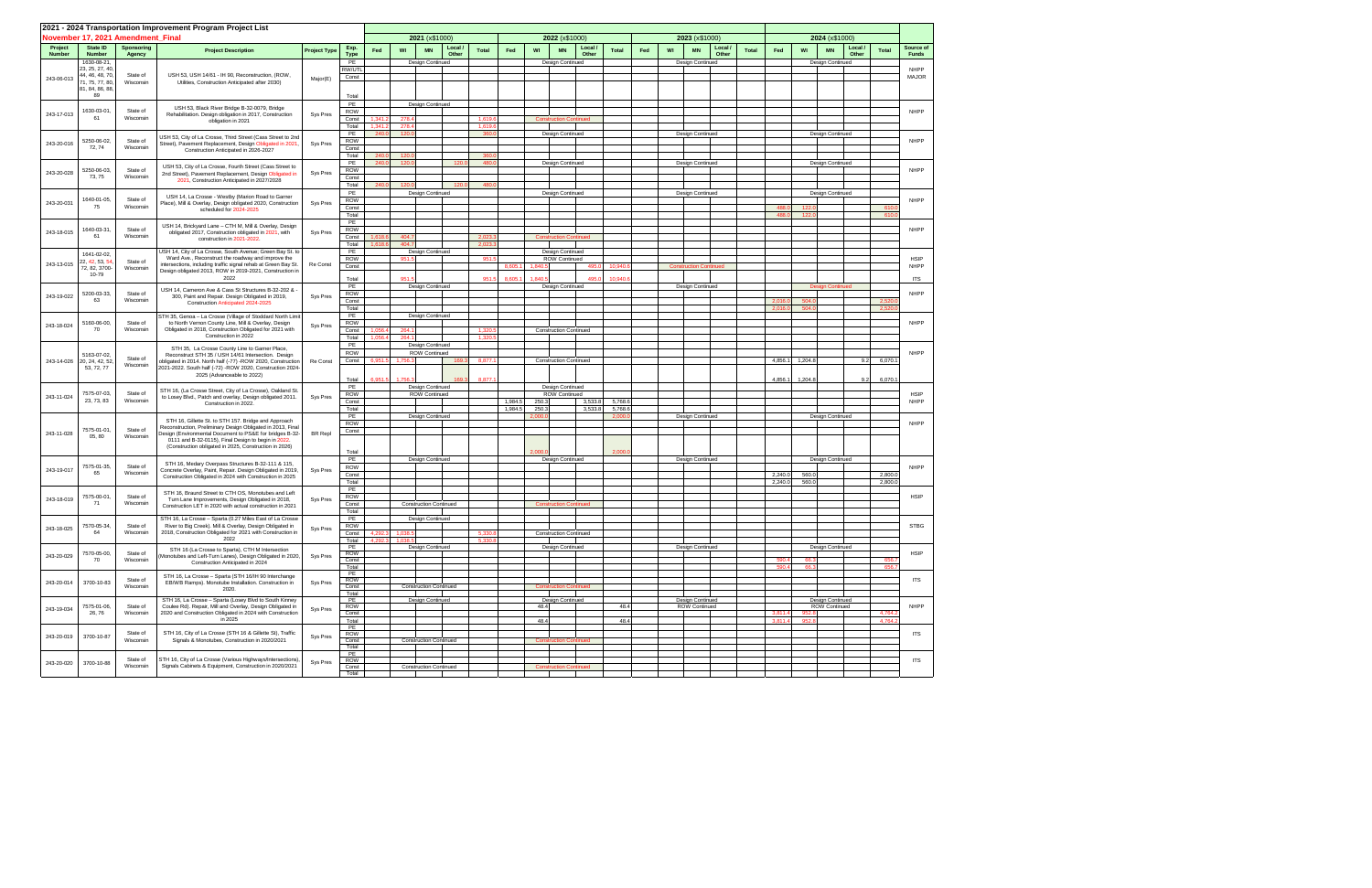|                          |                           |                                   | 2021 - 2024 Transportation Improvement Program Project List                                                              |                      |                     |                  |              |                               |                |                |       |    |                                          |              |         |    |                                             |                |                |                                          |                  |                |                           |
|--------------------------|---------------------------|-----------------------------------|--------------------------------------------------------------------------------------------------------------------------|----------------------|---------------------|------------------|--------------|-------------------------------|----------------|----------------|-------|----|------------------------------------------|--------------|---------|----|---------------------------------------------|----------------|----------------|------------------------------------------|------------------|----------------|---------------------------|
|                          |                           | November 17, 2021 Amendment Final |                                                                                                                          |                      |                     |                  |              | 2021 (x\$1000)                |                |                |       |    | 2022 (x\$1000)                           |              |         |    | 2023 (x\$1000)                              |                |                | 2024 (x\$1000)                           |                  |                |                           |
| Project<br><b>Number</b> | State ID<br><b>Number</b> | <b>Sponsoring</b><br>Agency       | <b>Project Description</b>                                                                                               | <b>Project Type</b>  | Exp.<br><b>Type</b> | Fed              | WI           | <b>MN</b>                     | Local<br>Other | <b>Total</b>   | Fed   | WI | Local /<br><b>MN</b><br>Other            | <b>Total</b> | Fed     | WI | Local<br><b>Total</b><br><b>MN</b><br>Other | Fed            | WI             | <b>MN</b>                                | Local /<br>Other | <b>Total</b>   | Source of<br><b>Funds</b> |
| 243-19-035               | 7140-00-02,               | State of                          | STH 35, La Crosse - Trempealeau (Black River Bridges B-<br>32-016 and B-32-018).Replacement, Design Obligated in         | <b>Br</b> Repl       | PE<br><b>ROW</b>    |                  |              | Design Continued              |                |                |       |    | Design Continued                         |              |         |    | Design Continued                            |                |                | Design Continued                         |                  |                | <b>STBG</b>               |
|                          | 82                        | Wisconsin                         | 2020 and Constructed in 2025-2026                                                                                        |                      | Const<br>Total      |                  |              |                               |                |                |       |    |                                          |              |         |    |                                             |                |                |                                          |                  |                |                           |
|                          |                           |                                   | STH 33. Jackson St. City of La Crosse, 3rd St. to 23th St.                                                               |                      | PE                  |                  |              | Design Continued              |                |                |       |    |                                          |              |         |    |                                             |                |                |                                          |                  |                |                           |
| 243-11-012               | 5120-03-<br>02,22,72      | State of<br>Wisconsin             | Surface (1.67 mi.)(Design obligated in 2011) Construction<br>obligated in 2021                                           | Sys Pres             | <b>ROW</b><br>Const | 2.762            |              | ROW Continued                 | 237.8          | 3.690          |       |    | <b>Construction Continued</b>            |              |         |    |                                             |                |                |                                          |                  |                | <b>NHPP</b>               |
|                          |                           |                                   |                                                                                                                          |                      | Total<br>PE         | 2,762.<br>80.0   | 690.<br>20.0 |                               | 237.8          | 3.690<br>100.  |       |    | <b>Design Continued</b>                  |              |         |    | <b>Design Continued</b>                     |                |                | <b>Design Continued</b>                  |                  |                |                           |
| 243-21-002               | 1630-03-00,               | State of                          | USH 53, La Crosse - Galesville (B-32-131, 132, 135, 136,<br>139, 140), Bridge Rehabilitations, Design Anticipated in     | Sys Pres             | <b>ROW</b>          |                  |              |                               |                |                |       |    |                                          |              |         |    |                                             |                |                |                                          |                  |                | <b>NHPP</b>               |
|                          | 80                        | Wisconsin                         | 2021, Construction Anticipated in 2024                                                                                   |                      | Const<br>Total      | 80.0             | 20.0         |                               |                | 100.0          |       |    |                                          |              |         |    |                                             | 533.6<br>533.6 | 133.4<br>133.4 |                                          |                  | 667.0<br>667.0 |                           |
|                          |                           |                                   | STH 33 (La Crosse to Cashton), Forest Ridge Dr - Kirschner                                                               |                      | PE                  |                  |              | Design Continued              |                |                |       |    | Design Continued                         |              |         |    | Design Continued                            |                |                | Design Continued                         |                  |                |                           |
| 243-20-030               | 5120-05-04,<br>74         | State of<br>Wisconsin             | Rd, Resurface, Design Obligated in 2020, Construction                                                                    | Sys Pres             | <b>ROW</b><br>Const |                  |              |                               |                |                |       |    |                                          |              |         |    |                                             |                |                |                                          |                  |                | <b>STBG</b>               |
|                          |                           |                                   | Anticipated in 2026/2027                                                                                                 |                      | Total               |                  |              |                               |                |                |       |    |                                          |              |         |    |                                             |                |                |                                          |                  |                |                           |
|                          | 7930-08-00,               | State of                          | STH 108 - West Salem - Melrose, Stan Olson Rd to L Pfaff                                                                 |                      | PE                  |                  |              |                               |                |                |       |    |                                          |              |         |    |                                             |                |                |                                          |                  |                | <b>HSIP</b>               |
| 243-18-011               | 20, 70                    | Wisconsin                         | Rd, Safety Improvements, Design obligated in 2016,<br>Construction in 2020                                               | Sys Pres             | <b>ROW</b><br>Const |                  |              | <b>Construction Continued</b> |                |                |       |    |                                          |              |         |    |                                             |                |                |                                          |                  |                |                           |
|                          |                           |                                   |                                                                                                                          |                      | Total<br>PE         |                  |              |                               |                |                |       |    |                                          |              |         |    |                                             |                |                |                                          |                  |                |                           |
|                          | 7930-08-01,               | State of                          | STH 108 - West Salem - Melrose, Old 16 Road to North<br>County Line, Pavement Replacement, (except Stan Olson            |                      | <b>ROW</b>          |                  | 20.0         | Design Continued              |                | 20             |       |    | Design Continued<br><b>ROW Continued</b> |              |         |    | Design Continued<br><b>ROW Continued</b>    |                |                | Design Continued<br><b>ROW Continued</b> |                  |                | <b>STBG</b>               |
| 243-19-023               | 21, 71                    | Wisconsin                         | Rd to L Pfaff Rd) includes Bridge Rehab B-32-0181. Design<br>Obligated in 2019, Construction Obligated in 2026,          | Sys Pres             | Const               |                  |              |                               |                |                |       |    |                                          |              |         |    |                                             |                |                |                                          |                  |                |                           |
|                          |                           |                                   | Construction in 2027, Advanceable to 2023.                                                                               |                      | Total               |                  |              |                               |                | 20.            |       |    |                                          |              |         |    |                                             |                |                |                                          |                  |                |                           |
|                          |                           | State of                          | CTH C, IH 90 - STH 16 (CTH B & CP RR Bridge B-32-                                                                        |                      | PE<br><b>ROW</b>    |                  |              | Design Continued              |                |                |       |    |                                          |              |         |    |                                             |                |                |                                          |                  |                | <b>STBG</b>               |
| 243-19-012               | 7048-00-00,80             | Wisconsin                         | 0069(84.10)), Bridge Rehab, Design Obligated in 2019,<br>Construction Obligated for 2021; Construction in 2022.          | Sys Pres             | Const               | 1,319.           |              |                               |                | 1,649          |       |    | <b>Construction Continued</b>            |              |         |    |                                             |                |                |                                          |                  |                |                           |
|                          |                           |                                   |                                                                                                                          |                      | Total<br>PE         | 1.319.8<br>152.1 | 330.0        |                               | 38.0           | 1,649<br>190.1 |       |    | Design Continued                         |              |         |    | Design Continued                            |                |                | Design Continued                         |                  |                |                           |
| 243-21-012               | 5120-02-02,               | State of                          | STH 33, City of La Crosse, State Road & Losey Boulevard<br>Intersection, Design Anticipated in 2021, Construction        | Sys Pres             | ROW                 |                  |              |                               |                |                |       |    |                                          |              |         |    |                                             |                |                |                                          |                  |                | <b>HSIP</b>               |
|                          | 72                        | Wisconsin                         | Anticipated in 2025-2026                                                                                                 |                      | Const<br>Total      | 152.1            |              |                               | 38.0           | 190.1          |       |    |                                          |              |         |    |                                             |                |                |                                          |                  |                |                           |
|                          |                           |                                   | CTH SN, CTH OT to Alpine Lane. Reconst, 2-phase: CTH                                                                     |                      | PE<br><b>ROW</b>    |                  |              |                               |                |                |       |    |                                          |              |         |    |                                             |                |                |                                          |                  |                | <b>STBG</b>               |
| 243-14-020               | 7067-00-00,<br>70, 71     | La Crosse<br>County               | OT to Hanson Rd, incl. Br Repl P-32-127, Const obligated in<br>2018, Const in 2019. Hanson Rd. to Alpine Lane, Const     | Reconst / Br<br>Repl | Const               | 1,876.4          |              |                               | 479.4          | 2,355          |       |    | <b>Construction Continued</b>            |              |         |    |                                             |                |                |                                          |                  |                |                           |
|                          |                           |                                   | Obligated in 2021                                                                                                        |                      | Total               | 1,876.4          |              |                               | 479.4          | 2,355          |       |    |                                          |              |         |    |                                             |                |                |                                          |                  |                |                           |
| 243-13-019               | 5346-00-00                | La Crosse                         | Drogseth Rd, Bostwick Creek Bridge P-32-0903. Bridge                                                                     | Br Repl              | PE<br><b>ROW</b>    |                  |              | Design Continued              |                |                |       |    | Design Continued                         |              |         |    | <b>Design Continued</b>                     |                |                | <b>Design Continued</b>                  |                  |                | LF.                       |
|                          |                           | County                            | Replacement. Design obligated 2013.                                                                                      |                      | Const               |                  |              |                               |                |                |       |    |                                          |              |         |    |                                             |                |                |                                          |                  |                |                           |
|                          |                           |                                   | CTH M, STH 33 - I90 (CTH O to CTH B), Recondition.                                                                       |                      | PE<br>ROW           |                  |              | Design Continued              |                |                |       |    |                                          |              |         |    |                                             |                |                |                                          |                  |                | <b>STBG</b>               |
|                          | 243-15-014 5436-00-01,7   | La Crosse                         | Design obligated in 2014. Two-Phase Project CTH O to<br>Wolter Rd, Construction Obligated in 2021, Construction in       | Re Cond              | Const               | 2,125.9          |              |                               | 823.7          | 2,949          |       |    | <b>Construction Continued</b>            |              |         |    |                                             |                |                |                                          |                  |                |                           |
|                          |                           | County                            | 2022. Wolter Rd to CTH B not Currently<br>Scheduled/Obligated.                                                           |                      |                     |                  |              |                               |                |                |       |    |                                          |              |         |    |                                             |                |                |                                          |                  |                |                           |
|                          |                           |                                   |                                                                                                                          |                      | Total<br>PE         | 2,125.9          |              |                               | 823.7          | 2,949.         |       |    |                                          |              |         |    |                                             |                |                |                                          |                  |                |                           |
| 243-16-012               | 5085-00-00,<br>70         | La Crosse<br>County               | CTH GI, Goose Island Campground, Recondition CTH GI,<br>Design obligated 2016, Construction obligated in 2019 with       | Pav Rep              | <b>ROW</b><br>Const |                  |              | <b>Construction Continued</b> |                |                |       |    | <b>Construction Continued</b>            |              |         |    |                                             |                |                |                                          |                  |                | <b>FLAP</b>               |
|                          |                           |                                   | construction in 2020.                                                                                                    |                      | Total               |                  |              |                               |                |                |       |    |                                          |              |         |    |                                             |                |                |                                          |                  |                |                           |
|                          |                           | La Crosse                         | CTH B, Town of Campbell - City of La Crosse (Clinton St to<br>Lakeshore Dr), Reconstruct, 100% Locally funded Design,    |                      | PE<br><b>ROW</b>    |                  |              | Design Continued              |                |                |       |    | Design Continued                         |              |         |    | Design Continued                            |                |                | Design Continued                         |                  |                | LF.                       |
| 243-20-017               | 5347-00-00                | County                            | Obligated in 2020, Potential BUILD-TIGER grant or STBG                                                                   | Reconst              | Const               |                  |              |                               |                |                |       |    |                                          |              |         |    |                                             |                |                |                                          |                  |                |                           |
|                          |                           |                                   | project for Construction.                                                                                                |                      | Total<br>PE         |                  |              |                               |                |                |       |    |                                          |              |         |    |                                             |                |                |                                          |                  |                |                           |
| 243-20-021               | 7323-00-00,<br>70         | La Crosse<br>County               | CTH M, Towns of Onalaska & Farmington (Halfway Creek<br>Bridge P-32-0100), Bridge Replacement, Design Obligated          | Br Repl              | ROW<br>Const        | 333.             |              |                               | 122.3          | 455            |       |    | <b>Construction Continued</b>            |              |         |    |                                             |                |                |                                          |                  |                | <b>STBG</b>               |
|                          |                           |                                   | in 2020, Construction Obligated in 2021                                                                                  |                      | Total               | 333.             |              |                               | 122.3          | 455            |       |    |                                          |              |         |    |                                             |                |                |                                          |                  |                |                           |
|                          | 7049-00-00,               | La Crosse                         | CTH D, Towns of Onalaska & Farmington (Halfway Creek                                                                     |                      | PE<br>ROW           |                  |              | <b>Design Continued</b>       |                |                |       |    | <b>Design Continued</b>                  |              |         |    |                                             |                |                |                                          |                  |                | <b>STBG</b>               |
| 243-20-022               | 70                        | County                            | Bridge P-32-0055), Bridge Replacement, Design Obligated<br>in 2020, with Construction in 2022.                           | <b>Br</b> Repl       | Const               |                  |              |                               |                |                | 459.5 |    | 273.0                                    | 732          |         |    |                                             |                |                |                                          |                  |                |                           |
|                          |                           |                                   | CTH M, STH 16 - CTH S (La Crosse River Bridge B-32-                                                                      |                      | Total<br>PE         | 267.2            |              |                               | 66.8           | 334.0          | 459.5 |    | 273.<br><b>Design Continued</b>          | 732          |         |    | <b>Design Continued</b>                     |                |                |                                          |                  |                |                           |
| 243-20-023               | 7323-00-01,<br>71         | La Crosse<br>County               | 0004), Bridge Replacement, Design Obligated in 2021, with<br>Construction Obligated in 2023 (Actual Construction in      | Br Repl              | <b>ROW</b><br>Const |                  |              |                               |                |                |       |    |                                          |              | 2,090.7 |    | 986.9<br>3,077.                             |                |                | <b>Construction Continued</b>            |                  |                | <b>STBG</b>               |
|                          |                           |                                   | 2024).                                                                                                                   |                      | Total               | 267.2            |              |                               | 66.8           | 334.0          |       |    |                                          |              | 2,090.7 |    | 986.9<br>3,077.6                            |                |                |                                          |                  |                |                           |
|                          | 5991-02-61,               |                                   | East Avenue, City of Onalaska, Riders Club Road                                                                          |                      | PE<br>ROW           |                  |              |                               | 12.0           | 12.0           |       |    | Design Continued                         |              |         |    | Design Continued                            |                |                |                                          |                  |                |                           |
| 243-21-013               | 62                        | City of Onalaska                  | Intersection, Design Obligated in 2021, Construction<br>Obligated in 2023                                                | Sys Pres             | Const               |                  |              |                               |                |                |       |    |                                          |              | 286.6   |    | 45.6<br>332.                                |                |                |                                          |                  |                | <b>HSIP</b>               |
|                          |                           |                                   |                                                                                                                          |                      | Total<br>PE         |                  |              | Design Continued              | 12.0           | 12.0           |       |    |                                          |              | 286.6   |    | 45.6<br>332.2                               |                |                |                                          |                  |                |                           |
| 243-19-024               | 5991-07-42,<br>43, 44     | City of La<br>Crosse              | Gillette St, Caledonia St to STH 35/George St, Reconstruct,<br>Design Obligated in 2019, Construction Obligated in 2021, | Reconst              | ROW                 |                  |              |                               |                |                |       |    |                                          |              |         |    |                                             |                |                |                                          |                  |                | <b>STBG</b>               |
|                          |                           |                                   | with Construction in 2021                                                                                                |                      | Const<br>Total      | 884.7<br>884.7   |              |                               | 327.6<br>327.6 | 1,212<br>1,212 |       |    | <b>Construction Continued</b>            |              |         |    |                                             |                |                |                                          |                  |                |                           |
|                          | 5991-07-36,               | City of La                        | Green Bay St. East Ave to S 22nd St. Reconstruct. Design                                                                 |                      | PE<br><b>ROW</b>    |                  |              | Design Continued              |                |                |       |    |                                          |              |         |    |                                             |                |                |                                          |                  |                | <b>STBG</b>               |
| 243-19-025               | 37, 38                    | Crosse                            | Obligated in 2019, Construction Obligated in 2021, with<br>Construction in 2022.                                         | Reconst              | Const               | 342.4            |              |                               | 983.7          | 1,326.         |       |    | <b>Construction Continued</b>            |              |         |    |                                             |                |                |                                          |                  |                |                           |
|                          |                           |                                   |                                                                                                                          |                      | Total<br>PE         | 342.4            |              | Design Continued              | 983.7          | 1,326          |       |    | Design Continued                         |              |         |    |                                             |                |                |                                          |                  |                |                           |
| 243-19-026               | 1641-03-04,               | City of La                        | Various Intersection Improvements USH 14, STH 16, STH<br>33, Left Turn Lanes/Monotubes, Design Obligated in 2019         | Sys Pres             | <b>ROW</b><br>Const |                  |              | ROW Continued                 |                |                |       |    | ROW Continued                            |              |         |    |                                             |                |                |                                          |                  |                | <b>HSIP</b>               |
|                          | 25                        | Crosse                            | (see 1641-03-75, 5120-02-70, 7575-07-70 for Construction).                                                               |                      | Total               |                  |              |                               |                |                |       |    |                                          |              |         |    |                                             |                |                |                                          |                  |                |                           |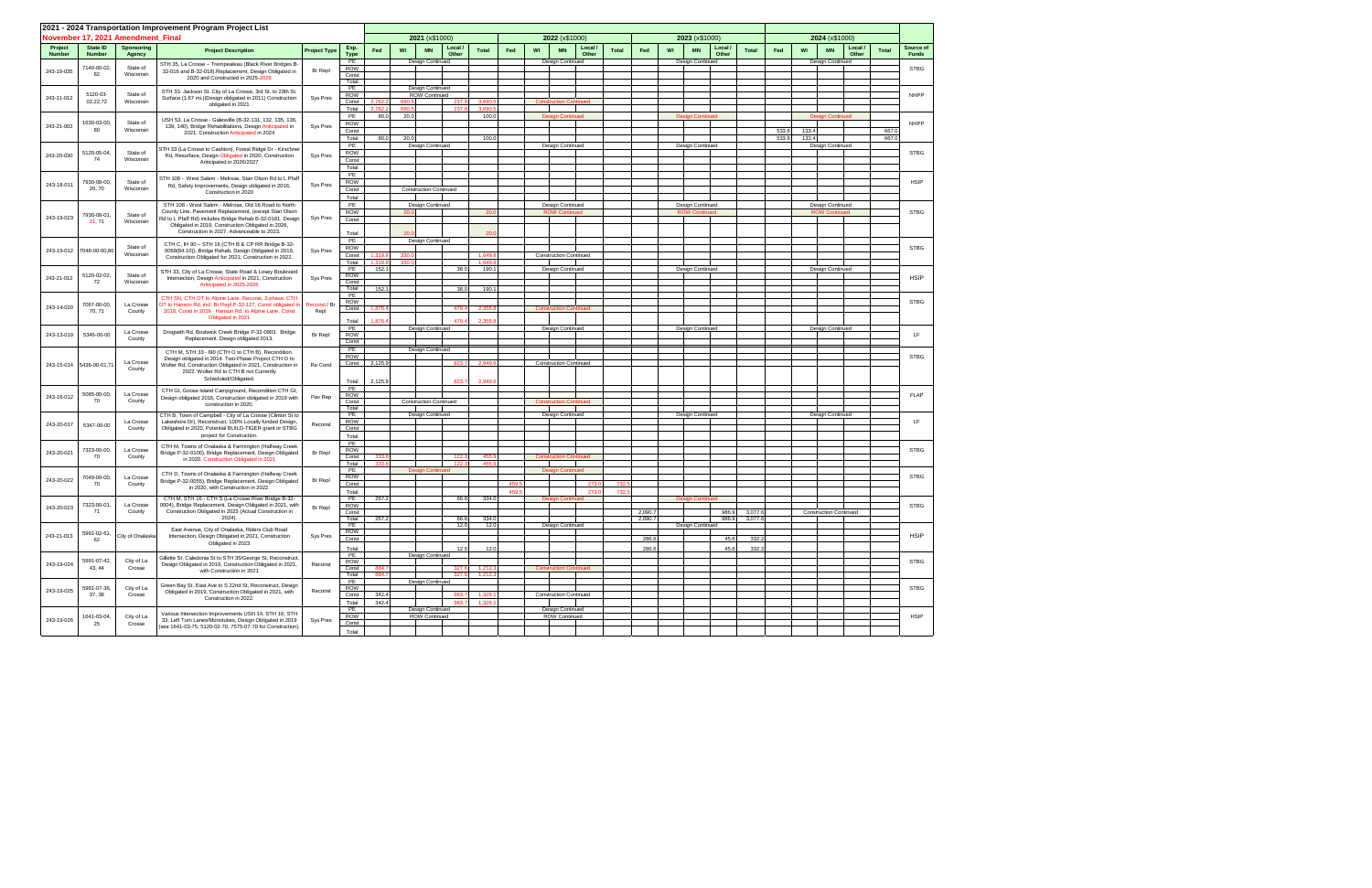|                           |                               |                                                | 2021 - 2024 Transportation Improvement Program Project List                                                             |                     |                      |                    |      |                  |                    |                  |       |       |                               |                  |       |          |                                  |                               |                   |                 |     |    |                               |                  |              |                                                                              |
|---------------------------|-------------------------------|------------------------------------------------|-------------------------------------------------------------------------------------------------------------------------|---------------------|----------------------|--------------------|------|------------------|--------------------|------------------|-------|-------|-------------------------------|------------------|-------|----------|----------------------------------|-------------------------------|-------------------|-----------------|-----|----|-------------------------------|------------------|--------------|------------------------------------------------------------------------------|
|                           |                               | November 17, 2021 Amendment Final              |                                                                                                                         |                     |                      |                    |      | 2021 (x\$1000)   |                    |                  |       |       | 2022 (x\$1000)                |                  |       |          |                                  | 2023 (x\$1000)                |                   |                 |     |    | 2024 (x\$1000)                |                  |              |                                                                              |
| Project<br><b>Number</b>  | State ID<br>Number            | Sponsoring<br>Agency                           | <b>Project Description</b>                                                                                              | <b>Project Type</b> | Exp.<br><b>Type</b>  | Fed                | WI   | <b>MN</b>        | Local /<br>Other   | <b>Total</b>     | Fed   | WI    | <b>MN</b>                     | Local /<br>Other | Total | Fed      | WI                               | <b>MN</b>                     | Local /<br>Other  | <b>Total</b>    | Fed | WI | <b>MN</b>                     | Local /<br>Other | <b>Total</b> | Source of<br><b>Funds</b>                                                    |
| 243-19-027                | 1641-03-75                    | City of La                                     | USH 14/61, Mormon Coulee Rd/Broadview PI Intersection,<br>Left Turn Lanes/Monotubes, Design Obligated in 2019 (see      |                     | PE<br><b>ROW</b>     |                    |      |                  |                    |                  |       |       |                               |                  |       |          |                                  |                               |                   |                 |     |    |                               |                  |              | <b>HSIP</b>                                                                  |
|                           |                               | Crosse                                         | 1641-03-04), Construction Obligated in 2021.                                                                            | Sys Pres            | Const                | 271.1              |      |                  | 30.1               | 301              |       |       | <b>Construction Continued</b> |                  |       |          |                                  |                               |                   |                 |     |    |                               |                  |              |                                                                              |
|                           |                               |                                                |                                                                                                                         |                     | Total<br>PE          | 271.               |      |                  | 30.1               | 301.             |       |       |                               |                  |       |          |                                  |                               |                   |                 |     |    |                               |                  |              |                                                                              |
| 243-19-028                | 5120-02-70                    | City of La                                     | STH 33/35, West Ave/Jackson St Intersection, Left Turn<br>Lanes/Monotubes, Design Obligated in 2019 (see 1641-03-       | Sys Pres            | <b>ROW</b><br>Const  | 284.               |      |                  | 269.3              | 554.             |       |       | <b>Construction Continued</b> |                  |       |          |                                  |                               |                   |                 |     |    |                               |                  |              | <b>HSIP</b>                                                                  |
|                           |                               | Crosse                                         | 04), Construction Obligated in 2021.                                                                                    |                     | Total                | 284.               |      |                  | 269.3              | 554.             |       |       |                               |                  |       |          |                                  |                               |                   |                 |     |    |                               |                  |              |                                                                              |
|                           |                               |                                                | STH 16/35. West Ave/La Crosse St Intersection. Left Turn                                                                |                     | PE                   |                    |      |                  |                    |                  |       |       |                               |                  |       |          |                                  |                               |                   |                 |     |    |                               |                  |              |                                                                              |
| 243-19-029                | 7575-07-70                    | City of La<br>Crosse                           | Lanes/Monotubes, Design Obligated in 2019 (see 1641-03-                                                                 | Sys Pres            | <b>ROW</b><br>Const  |                    |      |                  |                    |                  | 432.9 |       |                               | 139.8            | 572.7 |          |                                  |                               |                   |                 |     |    |                               |                  |              | <b>HSIP</b>                                                                  |
|                           |                               |                                                | 04), Construction Obligated in 2022.                                                                                    |                     | Total                |                    |      |                  |                    |                  | 432.9 |       |                               | 139.8            | 572.7 |          |                                  |                               |                   |                 |     |    |                               |                  |              |                                                                              |
| 243-19-030                | 5220-04-04,                   | City of La                                     | STH 35, West Ave/King St & West Ave/Badger St                                                                           |                     | PE<br>ROW            |                    |      | Design Continued |                    |                  |       |       |                               |                  |       |          |                                  |                               |                   |                 |     |    |                               |                  |              |                                                                              |
|                           | 24, 74                        | Crosse                                         | Intersections, Close Medians & Add Crosswalks, Design<br>Obligated in 2020, Construction in 2021.                       | Sys Pres            | Const                | 321                |      |                  | 206.4              | 528              |       |       | <b>Construction Continued</b> |                  |       |          |                                  |                               |                   |                 |     |    |                               |                  |              | <b>HSIP</b>                                                                  |
|                           |                               |                                                |                                                                                                                         |                     | Total<br>PE          | 321.8              |      |                  | 206.4              | 528.             |       |       |                               |                  |       |          |                                  |                               |                   |                 |     |    |                               |                  |              |                                                                              |
| 243-21-014                | 1062-08-80                    | State of<br>Wisconsin                          | Various Highways, Vernon County Bridges - Approach Slab<br>Repair, Construction Obligated in 2021, Construction in 2022 | Sys Pres            | <b>ROW</b>           |                    | 59.9 |                  |                    |                  |       |       |                               |                  |       |          |                                  |                               |                   |                 |     |    |                               |                  |              | SF                                                                           |
|                           |                               |                                                |                                                                                                                         |                     | Const<br>Total       |                    | 59.9 |                  |                    | 59.<br>59.       |       |       | <b>Construction Continued</b> |                  |       |          |                                  |                               |                   |                 |     |    |                               |                  |              |                                                                              |
|                           |                               | State of                                       | Various Highways, La Crosse County Bridges - Approach                                                                   |                     | PE                   |                    |      |                  |                    |                  |       |       |                               |                  |       |          |                                  |                               |                   |                 |     |    |                               |                  |              |                                                                              |
| 243-21-015                | 1032-08-80                    | Wisconsin                                      | Slab Repair, Construction Obligated in 2021, Construction in<br>2022                                                    | <b>Sys Pres</b>     | <b>ROW</b>           |                    |      |                  |                    |                  |       |       |                               |                  |       |          |                                  |                               |                   |                 |     |    |                               |                  |              | <b>SF</b>                                                                    |
|                           |                               |                                                |                                                                                                                         |                     | Total<br>PE.         |                    | 105. |                  | 497.8              | 105.<br>497      |       |       | <b>Design Continued</b>       |                  |       |          |                                  | <b>Design Continued</b>       |                   |                 |     |    | <b>Design Continued</b>       |                  |              |                                                                              |
| 243-21-016                | 5436-00-06                    | La Crosse                                      | CTH M, CTH I - CTH O, Reconsruct. Design Anticipated in                                                                 | Reconst             | <b>ROW</b>           |                    |      |                  |                    |                  |       |       |                               |                  |       |          |                                  |                               |                   |                 |     |    |                               |                  |              |                                                                              |
|                           |                               | County                                         | 2021. Construction not Currently Scheduled/Obligated                                                                    |                     | Const<br>Total       |                    |      |                  | 497.8              | 497.             |       |       |                               |                  |       |          |                                  |                               |                   |                 |     |    |                               |                  |              | LF.                                                                          |
|                           |                               |                                                | TH M, CTH I - CTH YY, Bridge Replacement of B-32-007                                                                    |                     | <b>PE</b>            |                    |      |                  | 47.9               | -47              |       |       | an Continue                   |                  |       |          |                                  | <b>Design Contini</b>         |                   |                 |     |    | <b>Design Continu</b>         |                  |              |                                                                              |
| 243-21-017                | 5436-00-07                    | La Crosse<br>County                            | Design Anticipated in 2021. Construction not Currently<br>Scheduled/Obligated                                           | <b>Br</b> Repl      | <b>ROW</b><br>Cons   |                    |      |                  |                    |                  |       |       |                               |                  |       |          |                                  |                               |                   |                 |     |    |                               |                  |              | $\mathsf{LF}% _{0}\left( t\right) \rightarrow\mathsf{LF}_{0}\left( t\right)$ |
|                           |                               |                                                |                                                                                                                         |                     | Total                |                    |      |                  | 47.9               | 47.              |       |       |                               |                  |       |          |                                  | <b>Design Continue</b>        |                   |                 |     |    | <b>Design Continuer</b>       |                  |              |                                                                              |
| 243-21-018                | 7272-00-02                    | La Crosse                                      | ohican Trail, Town of Onalaska, Bridge Replacement of P-<br>32-923, Design Anticipated in 2021, Construction not        | <b>Br</b> Repl      | PE<br><b>ROW</b>     |                    |      |                  | 106.4              | 106.             |       |       | <b>Design Continued</b>       |                  |       |          |                                  |                               |                   |                 |     |    |                               |                  |              |                                                                              |
|                           |                               | County<br><b>Currently Scheduled/Obligated</b> |                                                                                                                         |                     | Cons<br>Total        |                    |      |                  | 106.4              | 106              |       |       |                               |                  |       |          |                                  |                               |                   |                 |     |    |                               |                  |              | LF                                                                           |
|                           |                               |                                                | Various Highways, City of La Crosse (Various                                                                            |                     | <b>PE</b>            |                    |      |                  |                    |                  |       |       |                               |                  |       |          |                                  |                               |                   |                 |     |    |                               |                  |              |                                                                              |
| 243-21-019                | 3700-10-89                    | State of<br>Wisconsin                          | Highways/Intersections), Signals Cabinets & Equipment,                                                                  | <b>Sys Pres</b>     | <b>ROW</b><br>Const  |                    | 444. |                  | 49.4               | 493.             |       |       | <b>Construction Continued</b> |                  |       |          |                                  | <b>Construction Continued</b> |                   |                 |     |    |                               |                  |              | <b>ITS</b>                                                                   |
|                           |                               |                                                | Construction in 2021/2022/2023                                                                                          |                     | Total                |                    | 444. |                  | 49.4               | 493              |       |       |                               |                  |       |          |                                  |                               |                   |                 |     |    |                               |                  |              |                                                                              |
|                           |                               | State of                                       | JSH 53, La Crosse County Wide (IH 90 - STH 35), Bridges                                                                 |                     | PE                   |                    |      |                  |                    |                  |       |       |                               |                  |       |          |                                  |                               |                   |                 |     |    |                               |                  |              |                                                                              |
| 243-21-020                | 1630-00-81                    | Wisconsin                                      | Approach Slab Repair, Construction Obligated in 2021,<br>Construction in 2022                                           | <b>Sys Pres</b>     | <b>ROW</b><br>Const  |                    | 51.  |                  |                    | 51.              |       |       | <b>Construction Continued</b> |                  |       |          |                                  |                               |                   |                 |     |    |                               |                  |              | <b>SF</b>                                                                    |
|                           |                               |                                                |                                                                                                                         |                     |                      |                    | 51   |                  |                    | 51               |       |       |                               |                  |       |          |                                  |                               |                   |                 |     |    |                               |                  |              |                                                                              |
|                           | 1071-01-02,                   | State of                                       | IH 90, La Crosse - West Salem (Theater Road to CTH C),                                                                  |                     | PE<br><b>ROW</b>     | 585                | 65   |                  |                    | 651              |       |       | <b>Design Continued</b>       |                  |       |          |                                  | <b>Design Continued</b>       |                   |                 |     |    | <b>Design Continued</b>       |                  |              |                                                                              |
| 243-21-021                | 82                            | Wisconsin                                      | Resurface, Design Anticipated in 2021, Construction<br>Anticipated in 2027                                              | <b>Sys Pres</b>     | Const                |                    |      |                  |                    |                  |       |       |                               |                  |       |          |                                  |                               |                   |                 |     |    |                               |                  |              | <b>NHPP</b>                                                                  |
|                           |                               |                                                | Railroad Crossing Improvement, TCMC Intercity Passenge                                                                  |                     | Tota<br>PE           | 2,647.             | 417. | 1.348            |                    | 651<br>4.412     |       |       | in Continuer                  |                  |       |          |                                  | <b>Design Continuer</b>       |                   |                 |     |    |                               |                  |              |                                                                              |
| 243-21-022                | 1000-74-00.<br>20, 40, 50, 51 | State of                                       | Rail Grant, La Crosse - St. Paul (2nd Round-trip), Design                                                               | Rail                | <b>ROW</b>           | 230.               |      | 153.5            |                    | 383.             | 245.  | 163.5 |                               |                  | 408   |          |                                  | <b>ROW Continued</b>          |                   |                 |     |    |                               |                  |              | Rail                                                                         |
|                           | 52, 70, 71                    | Wisconsin                                      | Obligated in 2021, ROW Obligated in 2021-2022,<br>Construction Obligated in 2023 (const. until 2026)                    |                     | Const<br>Total       | 2.878              | 417. | 1.501            |                    | 4.796            | 245.  | 163.  |                               |                  | 408.  | 28.676.8 | 8,676.8 5,619.3 8,498.5<br>5.619 | 8.498                         | 5.000.0<br>5.000. | 47.794<br>47.79 |     |    | <b>Construction Continued</b> |                  |              | <b>Safety</b>                                                                |
|                           |                               |                                                |                                                                                                                         |                     | PF                   |                    |      |                  |                    |                  |       |       |                               |                  |       |          |                                  |                               |                   |                 |     |    |                               |                  |              |                                                                              |
| 243-21-023                | 5991-05-52                    | State of<br>Wisconsin                          | Town of Shelby, Losey Boulevard (BNSF RR Xing<br>079827S), Signal Replacement, Construction in 2023                     | Rail                | <b>ROW</b><br>Const  |                    |      |                  |                    |                  |       |       |                               |                  |       | 176.8    |                                  |                               | 176.7             | 353             |     |    |                               |                  |              | Rail<br>Safety                                                               |
|                           |                               |                                                |                                                                                                                         |                     | Total                |                    |      |                  |                    |                  |       |       |                               |                  |       | 176.8    |                                  |                               | 176.7             | -353            |     |    |                               |                  |              |                                                                              |
| <b>MINNESOTA PROJECTS</b> |                               |                                                |                                                                                                                         |                     |                      |                    |      | 2021             |                    |                  |       |       | 2022                          |                  |       |          |                                  | 2023                          |                   |                 |     |    | 2024                          |                  |              |                                                                              |
|                           | 028-606-024                   |                                                | ** AC**: CSAH 6, From Winona County Line to Town Hall                                                                   |                     | PE<br>Other          |                    |      |                  |                    |                  |       |       |                               |                  |       |          |                                  |                               |                   |                 |     |    |                               |                  |              | <b>STBG</b>                                                                  |
| 243-18-013                | 028-606-<br>024AC             | <b>Houston County</b>                          | Road, Bituminous Reclamation / Bituminous Pavement<br>(Need AC Payback)                                                 | Sys Pres            | Const                | 1,680.0            |      |                  |                    | 1,680.           |       |       |                               |                  |       |          |                                  |                               |                   |                 |     |    |                               |                  |              |                                                                              |
|                           |                               |                                                |                                                                                                                         |                     | <b>TOTAL</b><br>PE   | 1,680.0            |      |                  |                    | 1,680.           |       |       |                               |                  |       |          |                                  |                               |                   |                 |     |    |                               |                  |              |                                                                              |
| 243-18-014                | 236-090-003                   | City of La                                     | La Crescent Wagon Wheel Trail Phase 3                                                                                   | Other               | Other                |                    |      |                  |                    |                  |       |       |                               |                  |       |          |                                  |                               |                   |                 |     |    |                               |                  |              | <b>TAP</b>                                                                   |
|                           |                               | Crescent                                       |                                                                                                                         |                     | CAPT<br><b>TOTAL</b> | 1,000.0<br>1,000.0 |      |                  | 1,767.3<br>1,767.3 | 2,767.<br>2,767. |       |       |                               |                  |       |          |                                  |                               |                   |                 |     |    |                               |                  |              |                                                                              |
|                           |                               |                                                |                                                                                                                         |                     | PE                   |                    |      |                  |                    |                  |       |       |                               |                  |       |          |                                  |                               |                   |                 |     |    |                               |                  |              |                                                                              |
| 243-20-032                | TRS-3780-21                   | City of La<br>Crescent                         | City of La Crescent; Purchase One (1) Class 400 Low Floor<br>Bus (Replaces Unit 103)                                    | Transit             | OA<br>CAPT           | 77.6               |      | 70.0             | 16.4               | 164.             |       |       |                               |                  |       |          |                                  |                               |                   |                 |     |    |                               |                  |              | <b>STBG</b>                                                                  |
|                           |                               |                                                |                                                                                                                         |                     | <b>TOTAL</b><br>PE   | 77.6               |      | 70.0             | 16.4               | 164.             |       |       |                               |                  |       |          |                                  |                               |                   |                 |     |    |                               |                  |              |                                                                              |
| 243-09-015                | TRF-3780-21                   | City of La                                     | SECT 5307: La Crescent Transit Operating Assistance                                                                     | Transit             | OA                   | 112.0              |      |                  | 263.0              | 375.0            | 112.0 |       |                               | 263.0            | 375.0 | 112.0    |                                  |                               | 263.0             | 375.0           |     |    |                               |                  |              | 5307                                                                         |
|                           | 22, 23                        | Crescent                                       |                                                                                                                         |                     | CAPT<br><b>TOTAL</b> | 112.0              |      |                  | 263.0              | 375.0            | 112.0 |       |                               | 263.0            | 375.0 | 112.0    |                                  |                               | 263.0             | 375.0           |     |    |                               |                  |              |                                                                              |
|                           |                               |                                                |                                                                                                                         |                     |                      |                    |      |                  |                    |                  |       |       |                               |                  |       |          |                                  |                               |                   |                 |     |    |                               |                  |              |                                                                              |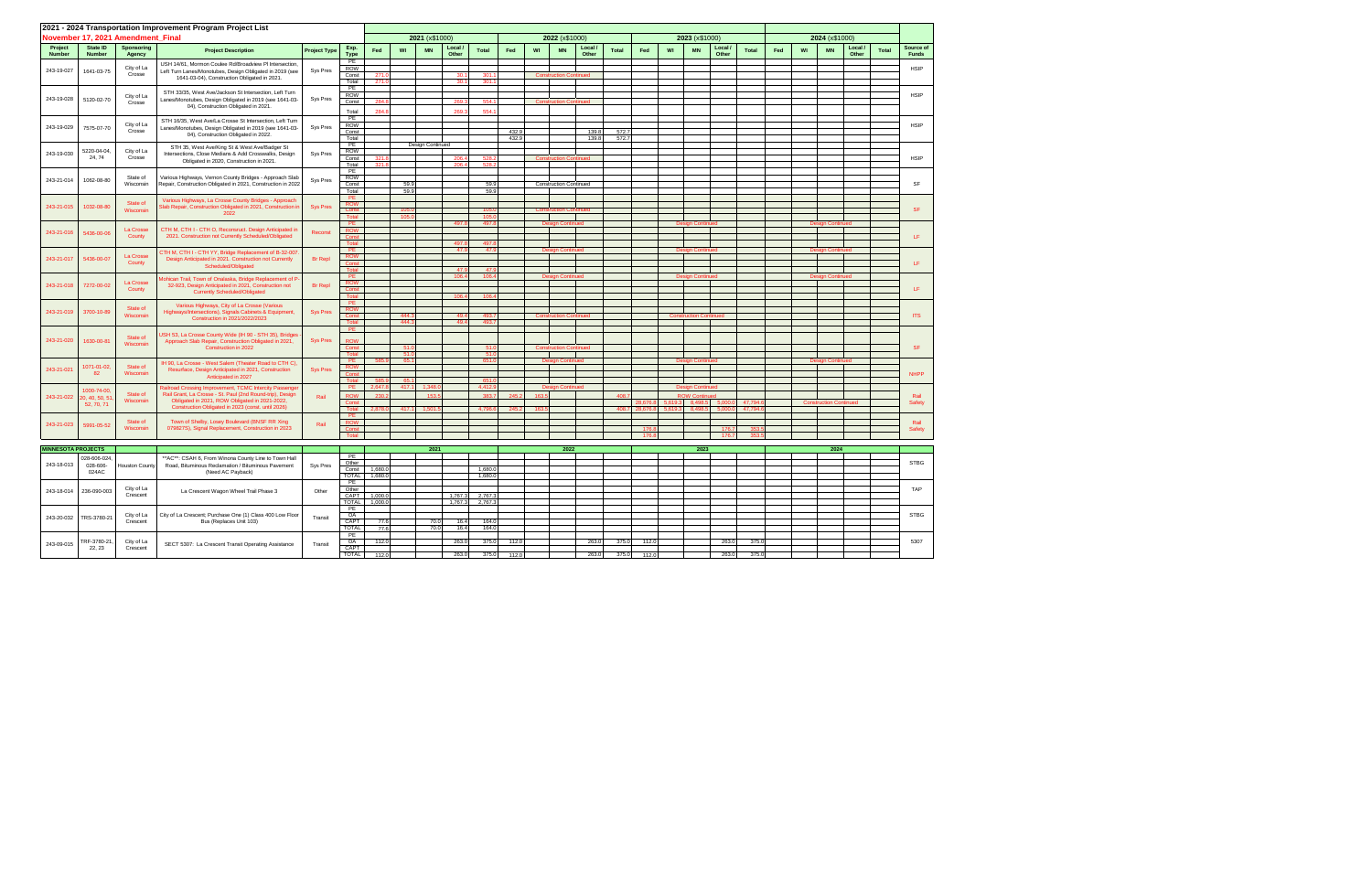|                          |                                   | November 17, 2021 Amendment Final | 2021 - 2024 Transportation Improvement Program Project List                                                                   |                     |                                   |                              | 2021 (x\$1000) |                  |                   |                |         | 2022 (x\$1000)  |                  |                |         |         | 2023 (x\$1000) |                  |              |         |         | 2024 (x\$1000) |                  |              |                           |
|--------------------------|-----------------------------------|-----------------------------------|-------------------------------------------------------------------------------------------------------------------------------|---------------------|-----------------------------------|------------------------------|----------------|------------------|-------------------|----------------|---------|-----------------|------------------|----------------|---------|---------|----------------|------------------|--------------|---------|---------|----------------|------------------|--------------|---------------------------|
| Project<br><b>Number</b> | State ID<br><b>Number</b>         | Sponsoring<br>Agency              | <b>Project Description</b>                                                                                                    | <b>Project Type</b> | Exp.<br><b>Type</b>               | WI<br>Fed                    | <b>MN</b>      | Local /<br>Other | <b>Total</b>      | Fed            | WI      | <b>MN</b>       | Local /<br>Other | <b>Total</b>   | Fed     | WI      | <b>MN</b>      | Local /<br>Other | <b>Total</b> | Fed     | WI      | <b>MN</b>      | Local /<br>Other | <b>Total</b> | Source of<br><b>Funds</b> |
|                          | <b>WISCONSIN TRANSIT PROJECTS</b> |                                   |                                                                                                                               |                     |                                   |                              | 2021           |                  |                   |                |         | 2022            |                  |                |         |         | 2023           |                  |              |         |         | 2024           |                  |              |                           |
| 243-03-037               |                                   | La Crosse                         |                                                                                                                               |                     | PE<br>OA                          | 269.6                        |                | 53.9             | 323.              |                | 269.6   |                 | 53.9             | 323.5          |         | 269.6   |                | 53.9             | 323.         |         | 269.6   |                | 53.9             | 323.5        | SF                        |
|                          |                                   | County                            | MiniBus, Volunteer Driver                                                                                                     | Transit             | CAPT<br><b>TOTAL</b>              | 269.6                        |                | 53.9             | 323.              |                | 269.6   |                 | 53.9             | 323.5          |         | 269.6   |                | 53.9             | 323.5        |         | 269.6   |                | 53.9             | 323.5        |                           |
| 243-03-039               |                                   | City of                           | MTU Operating Assistance                                                                                                      | Transit             | PE<br>OA                          | 2,028.0<br>1,493.2           |                | 5,475.2          | 8,996.4           | 2,028.0        | 1,493.2 |                 | 5,475.2          | 8,996.4        | 2,028.0 | 1,493.2 |                | 5,475.2          | 8,996.4      | 2,028.0 | 1,493.2 |                | 5,475.2          | 8,996.4      | 5307                      |
|                          |                                   | LaCrosse                          |                                                                                                                               |                     | CAPT<br><b>TOTAL</b>              | 2,028.0<br>1,493.2           |                | 5,475.2          | 8,996.4           | 2,028.0        | 1,493.2 |                 | 5,475.2          | 8,996.4        | 2,028.0 | 1,493.2 |                | 5,475.2          | 8,996.4      | 2,028.0 | 1,493.2 |                | 5,475.2          | 8,996.       |                           |
| 243-20-033               |                                   | City of<br>LaCrosse               | MTU Replacement Service Vehicles, Two (2) Priuses                                                                             | Transit             | PE<br>OA<br>CAPT                  |                              | Continued      |                  |                   |                |         |                 |                  |                |         |         |                |                  |              |         |         |                |                  |              | 5307                      |
|                          |                                   |                                   |                                                                                                                               |                     | <b>TOTAL</b><br>PE                |                              |                |                  |                   |                |         |                 |                  |                |         |         |                |                  |              |         |         |                |                  |              |                           |
| 243-20-034               |                                   | City of<br>LaCrosse               | MTU Three (3) Replacement Service Vans                                                                                        | Transit             | OA<br>CAPT                        |                              | Continued      |                  |                   |                |         |                 |                  |                |         |         |                |                  |              |         |         |                |                  |              | 5307                      |
|                          |                                   |                                   |                                                                                                                               |                     | <b>TOTAL</b><br>PE                |                              |                |                  |                   |                |         |                 |                  |                |         |         |                |                  |              |         |         |                |                  |              |                           |
| 243-20-035               |                                   | City of<br>LaCrosse               | MTU In-Ground and Movable Wheel Engaging Vehicle<br>Hoists                                                                    | Transit             | OA<br>CAPT                        |                              | Continued      |                  |                   |                |         | <b>Continue</b> |                  |                |         |         |                |                  |              |         |         |                |                  |              | 5307                      |
|                          |                                   |                                   |                                                                                                                               |                     | <b>TOTAL</b><br>PE                |                              |                |                  |                   |                |         |                 |                  |                |         |         |                |                  |              |         |         |                |                  |              |                           |
| 243-19-033               |                                   | City of La<br>Crosse              | MTU purchase of one 35-ft Diesel Bus. Obligated in 2019.<br>Capital acquired in 2021.                                         | Transit             | OA<br>CAPT<br>TOTAL               |                              | Continued      |                  |                   |                |         |                 |                  |                |         |         |                |                  |              |         |         |                |                  |              | 5339                      |
|                          | VW-BUS-                           | City of La                        | MTU purchase of one 35-ft Clean Diesel Bus. Obligated in<br>2019. Capital will be acquired in 2021 due to delays created      |                     | PE<br>OA                          |                              |                |                  |                   |                |         |                 |                  |                |         |         |                |                  |              |         |         |                |                  |              | VW                        |
| 243-19-034               | LACR-01                           | Crosse                            | by COVID-19. (The Local Share will be paid over 10 years<br>through shared revenue reduction.)                                | Transit             | CAPT<br><b>TOTAL</b>              |                              | Continued      |                  |                   |                |         |                 |                  |                |         |         |                |                  |              |         |         |                |                  |              |                           |
| 243-21-001               |                                   | City of La                        | wo (2) Replacement Fixed-Route Low-Floor Diesel-Electric<br>Hybrid Buses. (The Local Share will be paid over 10 years         | Transit             | PE<br>OA                          |                              |                |                  |                   |                |         |                 |                  |                |         |         |                |                  |              |         |         |                |                  |              | VW                        |
|                          |                                   | Crosse                            | through shared revenue reduction.)                                                                                            |                     | CAPT<br><b>TOTAL</b>              | 1,098.4<br>1,098.4           |                | 274.6<br>274.6   | 1,373.<br>1,373.0 |                |         | Continued       |                  |                |         |         |                |                  |              |         |         |                |                  |              |                           |
| 243-19-031               | 5991-07-40                        | City of La                        | MTU Buses, MTU Public Transit, 3 MTU Buses, Obligated in                                                                      | Transit             | PE<br>OA                          |                              |                |                  |                   |                |         |                 |                  |                |         |         |                |                  |              |         |         |                |                  |              | <b>STBG</b>               |
|                          |                                   | Crosse                            | 2020<br>MTU Low- or No-Emission - 2 Electric Buses, 2 Charging                                                                |                     | CAPT<br>TOTAL                     |                              | Continued      |                  |                   |                |         |                 |                  |                |         |         |                |                  |              |         |         |                |                  |              |                           |
| 243-19-019               |                                   | City of La<br>Crosse              | Stations, Infrastructure on Electric Grid; funds obligated in<br>2019; capital will be acquired in 2021 due to delays created | Transit             | PE<br>OA<br>CAPT                  |                              | Continued      |                  |                   |                |         | <b>Continue</b> |                  |                |         |         |                |                  |              |         |         |                |                  |              | 5339(c)                   |
|                          |                                   |                                   | by COVID-19                                                                                                                   |                     | <b>TOTAL</b><br>PE                |                              |                |                  |                   |                |         |                 |                  |                |         |         |                |                  |              |         |         |                |                  |              |                           |
| 243-19-032               | 5991-02-60                        | City of Onalaska                  | Transit Vans, OHWS Public Transit, 5 Transit Vans,<br>Obligated in 2019                                                       | Transit             | OA<br>CAPT                        |                              | Continued      |                  |                   |                |         | <b>Continue</b> |                  |                |         |         |                |                  |              |         |         |                |                  |              | 5339(c)                   |
|                          |                                   |                                   |                                                                                                                               |                     | <b>TOTAL</b><br>PE                |                              |                |                  |                   |                |         |                 |                  |                |         |         |                |                  |              |         |         |                |                  |              |                           |
| 243-18-027               |                                   | Couleecap                         | Vehicle Loans, Operating, Mobility Management (WETAP).<br>Crawford, La Crosse, and Vernon Counties                            | Transit             | OA<br>CAPT                        | 17.8<br>10.0<br>10.0<br>16.9 |                | 27.8<br>6.7      | 55.7<br>33.7      |                |         |                 |                  |                |         |         |                |                  |              |         |         |                |                  |              | 5307<br>85.24             |
|                          |                                   |                                   | Mobility Management, Volunteer Driver Program and                                                                             |                     | <b>TOTAL</b><br>PE                | 34.8<br>20.0                 |                | 34.6             | 89.3              |                |         |                 |                  |                |         |         |                |                  |              |         |         |                |                  |              |                           |
| 243-09-010               |                                   | Vernon County                     | Vernon County Mini Bus. Serves locations in La Crosse<br>Area                                                                 | Transit             | OA<br>CAPT<br><b>TOTAL</b>        | 10.6<br>10.6                 |                | 10.6<br>10.6     | 21.2<br>21.2      |                |         |                 |                  |                |         |         |                |                  |              |         |         |                |                  |              | 5310                      |
|                          |                                   | Vernon Area                       |                                                                                                                               |                     | PE<br>OA                          |                              |                |                  |                   |                |         |                 |                  |                |         |         |                |                  |              |         |         |                |                  |              | 5310                      |
| 243-20-018               |                                   | Rehabilitation<br>Center          | One (1) medium bus replacement vehicle.                                                                                       | Transit             | CAPT<br><b>TOTAL</b>              | 57.4<br>57.4                 |                | 14.4<br>14.4     | 71.8<br>71.8      |                |         |                 |                  |                |         |         |                |                  |              |         |         |                |                  |              |                           |
| 243-21-003               |                                   | Aptiv, Inc.                       | One (1) Minivan, Rear-Load for Vehicle Expansion. Serves                                                                      | Transit             | PE<br>OA                          |                              |                |                  |                   |                |         |                 |                  |                |         |         |                |                  |              |         |         |                |                  |              | 5310                      |
|                          |                                   |                                   | La Crosse, Monroe, Jackson, and Walworth Counties                                                                             |                     | CAPT<br><b>TOTAL</b>              | 32.8<br>32.8                 |                | 8.2<br>8.2       | 41.0<br>41.0      |                |         |                 |                  |                |         |         |                |                  |              |         |         |                |                  |              |                           |
| 243-21-004               |                                   | Monroe County                     | One (1) Bariatric Van, Side-Load, Vehicle Replacement.                                                                        | Transit             | PE<br>OA                          |                              |                |                  |                   |                |         |                 |                  |                |         |         |                |                  |              |         |         |                |                  |              | 5310                      |
|                          |                                   |                                   | Serves La Crosse and Monroe Counties                                                                                          |                     | CAPT<br><b>TOTAL</b>              | 41.6<br>41.6                 |                | 10.4<br>10.4     | 52.0<br>52.0      |                |         |                 |                  |                |         |         |                |                  |              |         |         |                |                  |              |                           |
| 243-21-005               |                                   | Tri-State<br>Regional             | One (1) Minivan, Rear-Load, Vehicle Replacement. Serves<br>La Crosse County and Other Southwest Wisconsin Counties.           | Transit             | PE<br>OA<br>CAPT                  | 32.8                         |                | 8.2              | 41.0              |                |         |                 |                  |                |         |         |                |                  |              |         |         |                |                  |              | 5310                      |
|                          |                                   | Ambulance, Inc                    |                                                                                                                               |                     | <b>TOTAL</b><br>PE                | 32.8                         |                | 8.2              | 41.0              |                |         |                 |                  |                |         |         |                |                  |              |         |         |                |                  |              |                           |
| 243-20-013               |                                   | La Crosse<br>County               | Twp battery electric cutaway buses and associated<br>infrastructure equipment for Scenic Mississippi Regional                 | Transit             | OA<br>CAPT                        | 492.6                        |                | 77.4             | 570.0             |                |         |                 |                  |                |         |         |                |                  |              |         |         |                |                  |              | VW                        |
|                          |                                   |                                   | Transit (SMRT) service                                                                                                        |                     | <b>TOTAL</b><br>PE                | 492.6                        |                | 77.4             | 570.0             |                |         |                 |                  |                |         |         |                |                  |              |         |         |                |                  |              |                           |
| 243-20-024               | 5991-02-01                        | City of Onalaska                  | Four (4) Transit Vans, Obligation in 2020                                                                                     | Transit             | OA<br>CAPT                        |                              | Continued      |                  |                   |                |         | ontinue         |                  |                |         |         |                |                  |              |         |         |                |                  |              | <b>STBG</b>               |
|                          |                                   |                                   |                                                                                                                               |                     | TOTAL<br>PE                       |                              |                |                  |                   |                |         |                 |                  |                |         |         |                |                  |              |         |         |                |                  |              |                           |
| 243-20-025               | 5991-05-00                        | City of La<br>Crosse              | One (1) MTU Diesel Bus, Obligation in 2020                                                                                    | Transit             | OA<br>CAPT<br><b>TOTAL</b>        |                              | Continued      |                  |                   |                |         |                 |                  |                |         |         |                |                  |              |         |         |                |                  |              | <b>STBG</b>               |
|                          |                                   | La Crosse                         | One (1) Standard 30-ft Bus Replacement, Obligation in                                                                         |                     | PE                                |                              |                |                  |                   |                |         |                 |                  |                |         |         |                |                  |              |         |         |                |                  |              | 5339                      |
| 243-20-026               |                                   | County                            | 2022.                                                                                                                         | Transit             | $\frac{OA}{CAPT}$<br><b>TOTAL</b> |                              |                |                  |                   | 240.0<br>240.0 |         |                 | 60.0<br>60.0     | 300.0<br>300.0 |         |         |                |                  |              |         |         |                |                  |              |                           |
| 243-20-036               |                                   | La Crosse                         | Rehabilitation/Rebuild, Two 30-ft Buses (ADA) - SMRT,                                                                         | Transit             | PE<br>OA                          |                              |                |                  |                   |                |         |                 |                  |                |         |         |                |                  |              |         |         |                |                  |              | 5311                      |
|                          |                                   | County                            | Obligated in 2021                                                                                                             |                     | CAPT<br><b>TOTAL</b>              | 45.0<br>45.0                 |                | 5.0<br>5.0       | 50.0<br>50.0      |                |         |                 |                  |                |         |         |                |                  |              |         |         |                |                  |              |                           |
| 243-13-013               |                                   | La Crosse                         | Scenic Mississippi Regional Transit (SMRT) La Crosse,                                                                         | Transit             | PE<br>OA                          | 213.6<br>53.4                |                | 160.2            | 427.2             |                |         |                 |                  |                |         |         |                |                  |              |         |         |                |                  |              | 5311                      |
|                          |                                   | County                            | Crawford, Monroe, and Vernon Counties                                                                                         |                     | CAPT<br><b>TOTAL</b>              | 213.6<br>53.4                |                | 160.2            | 427.2             |                |         |                 |                  |                |         |         |                |                  |              |         |         |                |                  |              |                           |
| 243-03-043               | 11.12.15<br>11.93.02              | City of Onalaska                  | Onalaska / Holmen / West Salem Public Transit. Operating<br>Assistance, Additional vans (2017 - 2022)                         | Transit             | PE<br>OA                          | 264.4<br>195.0               |                | 398.0            | 857.4             |                |         |                 |                  |                |         |         |                |                  |              |         |         |                |                  |              | 5307                      |
|                          |                                   |                                   |                                                                                                                               |                     | CAPT<br><b>TOTAL</b>              | 195.0<br>264.4               |                | 398.0            | 857.4             |                |         |                 |                  |                |         |         |                |                  |              |         |         |                |                  |              |                           |